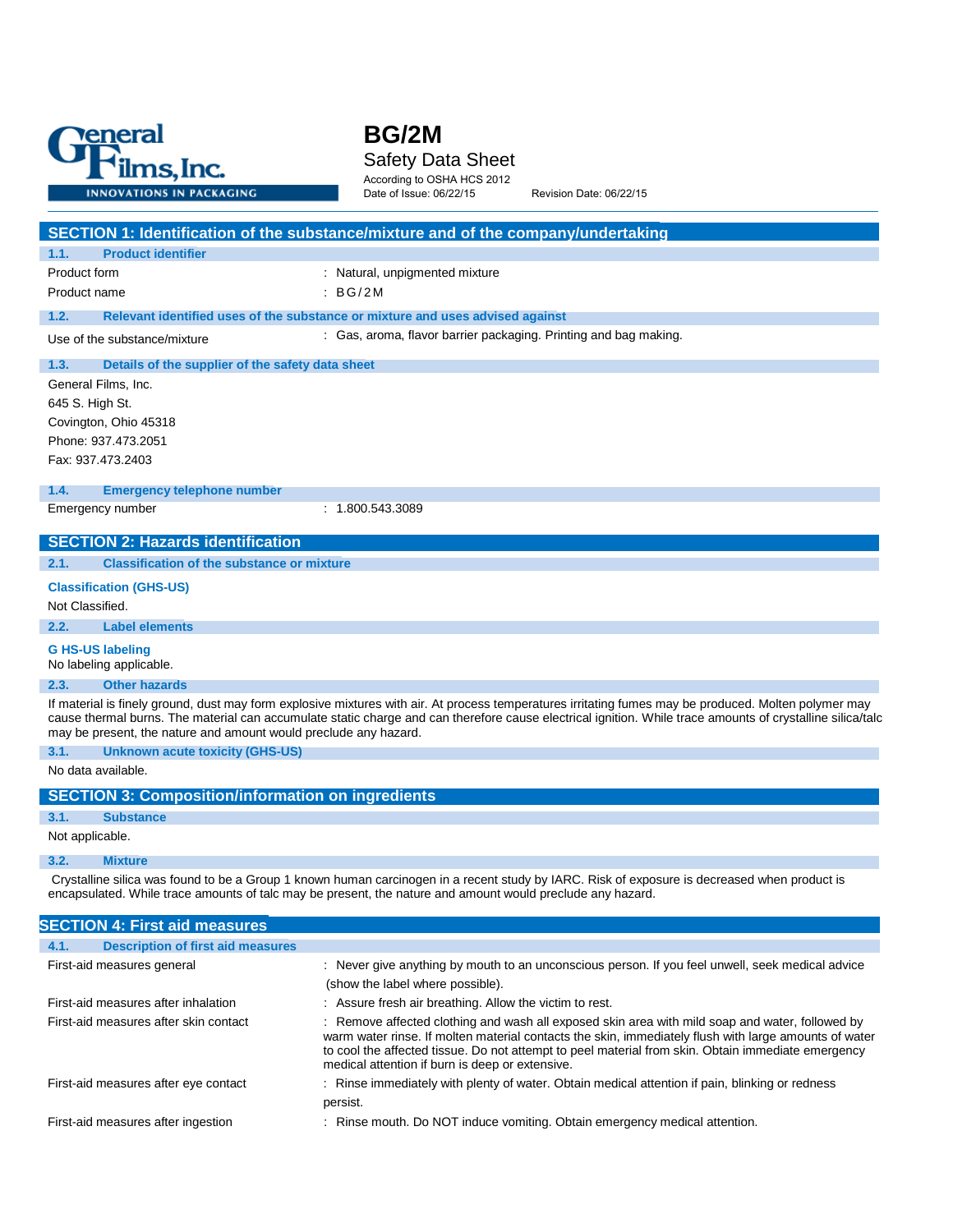#### **4.2. Most important symptoms and effects, both acute and delayed**

| 4.Z.                                                                         | Most important symptoms and effects, both acute and delayed                                                                                                                                                                                                                                                                                                           |
|------------------------------------------------------------------------------|-----------------------------------------------------------------------------------------------------------------------------------------------------------------------------------------------------------------------------------------------------------------------------------------------------------------------------------------------------------------------|
| Symptoms/injuries                                                            | : Not expected to present a significant hazard under anticipated conditions of normal use.                                                                                                                                                                                                                                                                            |
| 4.3.                                                                         | Indication of any immediate medical attention and special treatment needed                                                                                                                                                                                                                                                                                            |
| No additional information available                                          |                                                                                                                                                                                                                                                                                                                                                                       |
| <b>SECTION 5: Firefighting measures</b>                                      |                                                                                                                                                                                                                                                                                                                                                                       |
| 5.1.<br><b>Extinguishing media</b>                                           |                                                                                                                                                                                                                                                                                                                                                                       |
| Suitable extinguishing media                                                 | : Foam. Dry powder. Carbon dioxide. Water spray. Sand.                                                                                                                                                                                                                                                                                                                |
| Unsuitable extinguishing media                                               | : Do not use a heavy water stream. The application of                                                                                                                                                                                                                                                                                                                 |
|                                                                              | high velocity water will only spread the burning surface                                                                                                                                                                                                                                                                                                              |
|                                                                              | layer. Use extinguishing measures that are appropriate to                                                                                                                                                                                                                                                                                                             |
|                                                                              | local circumstances and the surrounding environment.                                                                                                                                                                                                                                                                                                                  |
| 5.2.<br>Special hazards arising from the substance or mixture<br>open flame. | Carbon monoxide, olefinic and paraffinic compounds, trace amounts of organic acids, ketones, aldehydes and alcohols may be formed. When fighting<br>fire take precautionary measures with polyolefin dust particles in the atmosphere that are combustible and may be explosive. Avoid sparks, heat, and                                                              |
| 5.3.<br><b>Advice for firefighters</b>                                       |                                                                                                                                                                                                                                                                                                                                                                       |
| Firefighting instructions                                                    | : Use water spray or fog for cooling exposed containers. Exercise caution when fighting any                                                                                                                                                                                                                                                                           |
|                                                                              | chemical fire. Prevent fire-fighting water from entering environment. The material will burn although<br>it is not easily ignited. Avoid generating dust if material is ground up finely, at risk of a potential<br>dust explosion. Move containers from fire area if you can do so without risk. Fire water spray from<br>maximum distance and avoid inhaling smoke. |
| Protection during firefighting                                               | : Do not enter fire area without proper protective equipment, including respiratory protection.                                                                                                                                                                                                                                                                       |
| <b>SECTION 6: Accidental release measures</b>                                |                                                                                                                                                                                                                                                                                                                                                                       |
| 6.1.                                                                         | Personal precautions, protective equipment and emergency procedures                                                                                                                                                                                                                                                                                                   |
| 6.1.1.<br>For non-emergency personnel                                        |                                                                                                                                                                                                                                                                                                                                                                       |
| <b>Emergency procedures</b>                                                  | : Evacuate unnecessary personnel. Avoid tripping hazard.                                                                                                                                                                                                                                                                                                              |
| 6.1.2.<br>For emergency responders                                           |                                                                                                                                                                                                                                                                                                                                                                       |
| Protective equipment                                                         | : Equip cleanup crew with proper protection.                                                                                                                                                                                                                                                                                                                          |
| Emergency procedures                                                         | : Ventilate area.                                                                                                                                                                                                                                                                                                                                                     |
| 6.2.<br><b>Environmental precautions</b>                                     |                                                                                                                                                                                                                                                                                                                                                                       |
|                                                                              | Prevent entry to sewers and public waters. Notify authorities if film enters sewers or public waters.                                                                                                                                                                                                                                                                 |
| 6.3.<br>Methods and material for containment and cleaning up                 |                                                                                                                                                                                                                                                                                                                                                                       |
| Methods for cleaning up                                                      | : On land, pick up into clean, dry containers. Store away from                                                                                                                                                                                                                                                                                                        |
|                                                                              | other materials.                                                                                                                                                                                                                                                                                                                                                      |
|                                                                              | All recovered material should be packaged, labeled, transported and<br>disposed of or reclaimed in conformance with applicable laws and<br>regulations and in conformance with good engineering practices.<br>Reclaim where possible.                                                                                                                                 |
| 6.4.<br><b>Reference to other sections</b>                                   |                                                                                                                                                                                                                                                                                                                                                                       |
| See Section 8. Exposure controls and personal protection.                    |                                                                                                                                                                                                                                                                                                                                                                       |
| <b>SECTION 7: Handling and storage</b>                                       |                                                                                                                                                                                                                                                                                                                                                                       |
| 7.1.<br><b>Precautions for safe handling</b>                                 |                                                                                                                                                                                                                                                                                                                                                                       |
| Precautions for safe handling                                                | : Wash hands and other exposed areas with mild soap and water before eating, drinking or<br>smoking and when leaving work. Provide good ventilation in process area to prevent formation of<br>vapor. Spilled material can make walking hazardous. Keep away from sources of ignition.                                                                                |
| Conditions for safe storage, including any incompatibilities<br>7.2.         |                                                                                                                                                                                                                                                                                                                                                                       |
| Storage conditions                                                           | : Keep in the original container in a cool, dry, well ventilated place away from sunlight: Keep<br>container closed when not in use. Use good housekeeping practice during storage, handling<br>and transferring. Take measures to prevent buildup of electrostatic charge.                                                                                           |
| Incompatible products                                                        | Strong bases. Strong acids.                                                                                                                                                                                                                                                                                                                                           |
| Incompatible materials                                                       | : Sources of ignition. Direct sunlight.                                                                                                                                                                                                                                                                                                                               |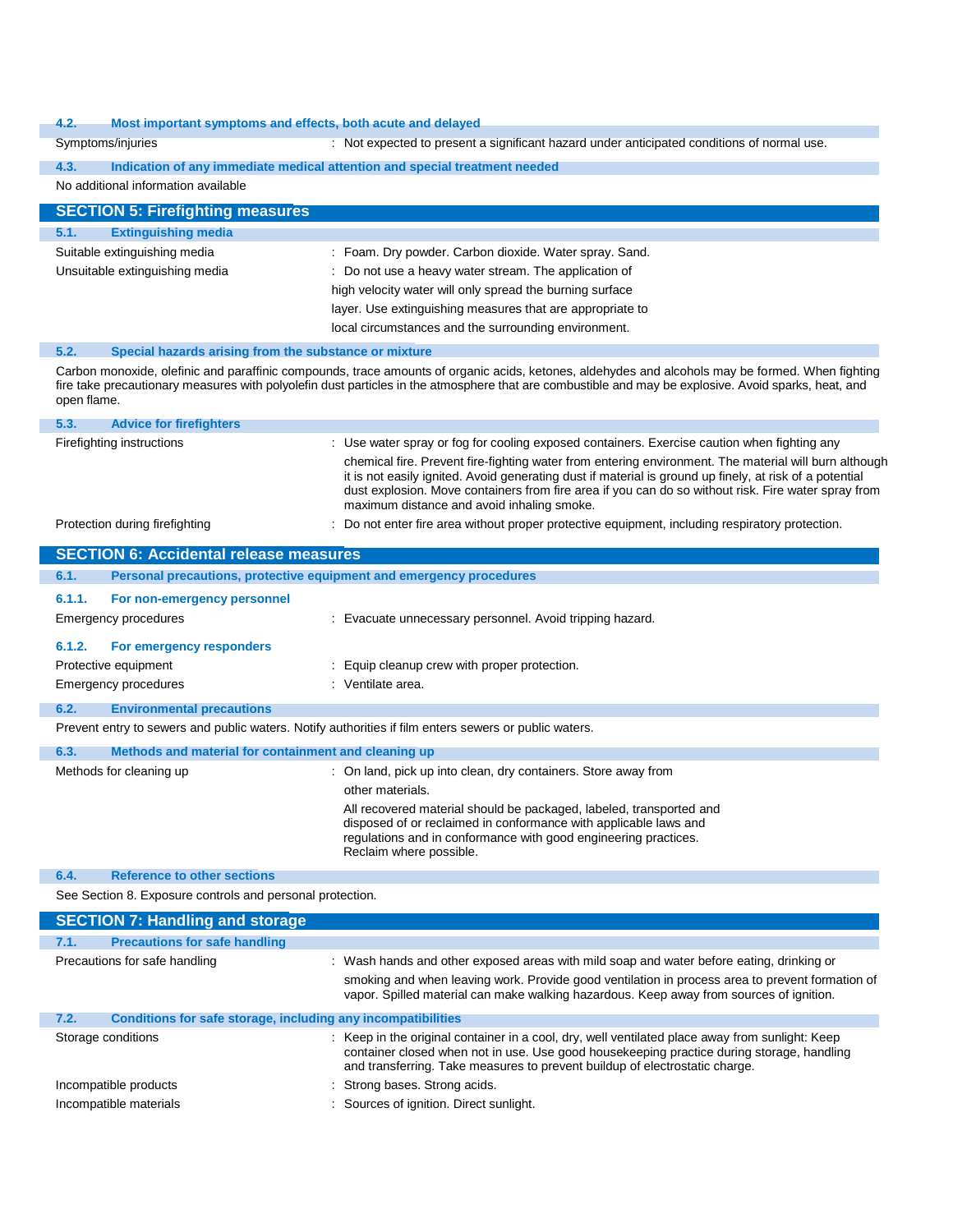#### **SECTION 8: Exposure controls/personal protection**

#### **8.1. Control parameters**

Selection of appropriate personal protective equipment should be based on an evaluation of the performance characteristics of the protective equipment relative to the task(s) to be performed, conditions present, duration of use, and the hazards and/or potential hazards that may be encountered during use. Use good personal hygiene practices. Ventilate area to prevent accumulation of dust and fumes.

| <b>Exposure controls</b><br>8.2. |                                                                                               |
|----------------------------------|-----------------------------------------------------------------------------------------------|
| Personal protective equipment    | : Avoid all unnecessary exposure.                                                             |
| Hand protection                  | : Wear protective gloves.                                                                     |
| Eye protection                   | : Chemical goggles or safety glasses.                                                         |
| Respiratory protection           | : If film ground into dust, wear appropriate respirator in compliance with OSHA Subpart I (29 |
|                                  | CFR 1910.134).                                                                                |
| Other information                | : Do not eat, drink or smoke during use                                                       |
|                                  |                                                                                               |

## **SECTION 9: Physical and chemical properties**

| Information on basic physical and chemical properties<br>9.1. |                                     |
|---------------------------------------------------------------|-------------------------------------|
| Physical state                                                | : Solid                             |
| Appearance                                                    | Film<br>÷.                          |
| Color                                                         | : Colorless                         |
| Odor                                                          | : Faint, mild hydrocarbon odor.     |
| Odor threshold                                                | : No data available                 |
| рH                                                            | : Not Applicable                    |
| Relative evaporation rate (butyl acetate=1)                   | : No data available                 |
| Melting point range                                           | : $104^{\circ}$ C - $138^{\circ}$ C |
| Boiling point                                                 | : Not Applicable                    |
| Flash point                                                   | : Not Applicable                    |
| Auto-ignition temperature                                     | : $>400^{\circ}$ C                  |
| Decomposition temperature                                     | : $>300$ °C                         |
| Flammability (solid, gas)                                     | : No data available                 |
| Vapor pressure                                                | : No data available                 |
| Relative vapor density at 20 °C                               | : No data available                 |
| Relative density                                              | $: -0.90 - 0.98$                    |
| <b>Water Solubility</b>                                       | : Negligible                        |
| Log Pow                                                       | : No data available                 |
| Log Kow                                                       | : No data available                 |
| Viscosity, kinematic                                          | : No data available                 |
| Viscosity, dynamic                                            | : No data available                 |
| Explosive properties                                          | : No data available                 |
| Oxidizing properties                                          | : No data available                 |
| <b>Explosive limits</b>                                       | : No data available                 |

## **SECTION 10: Stability and reactivity**

#### **10.1. Reactivity**

Does not react with air, water or other common materials.

#### **10.2. Chemical stability**

The product is stable under normal conditions.

**10.3. Possibility of hazardous reactions**

Hazardous decomposition of products is not expected under normal conditions. Hazardous polymerization will not occur.

#### **10.4. Conditions to avoid**

Direct sunlight. Extremely high or low temperatures. Avoid contact with excessive heat, oxidizers, sparks or open flame.

#### **10.5. Incompatible materials**

Strong acids. Strong bases. Some materials may be softened by hydrocarbons.

#### **10.6. Hazardous decomposition products**

Carbon monoxide, Carbon dioxide, water vapor, oligomers, waxes, and other hydrocarbons.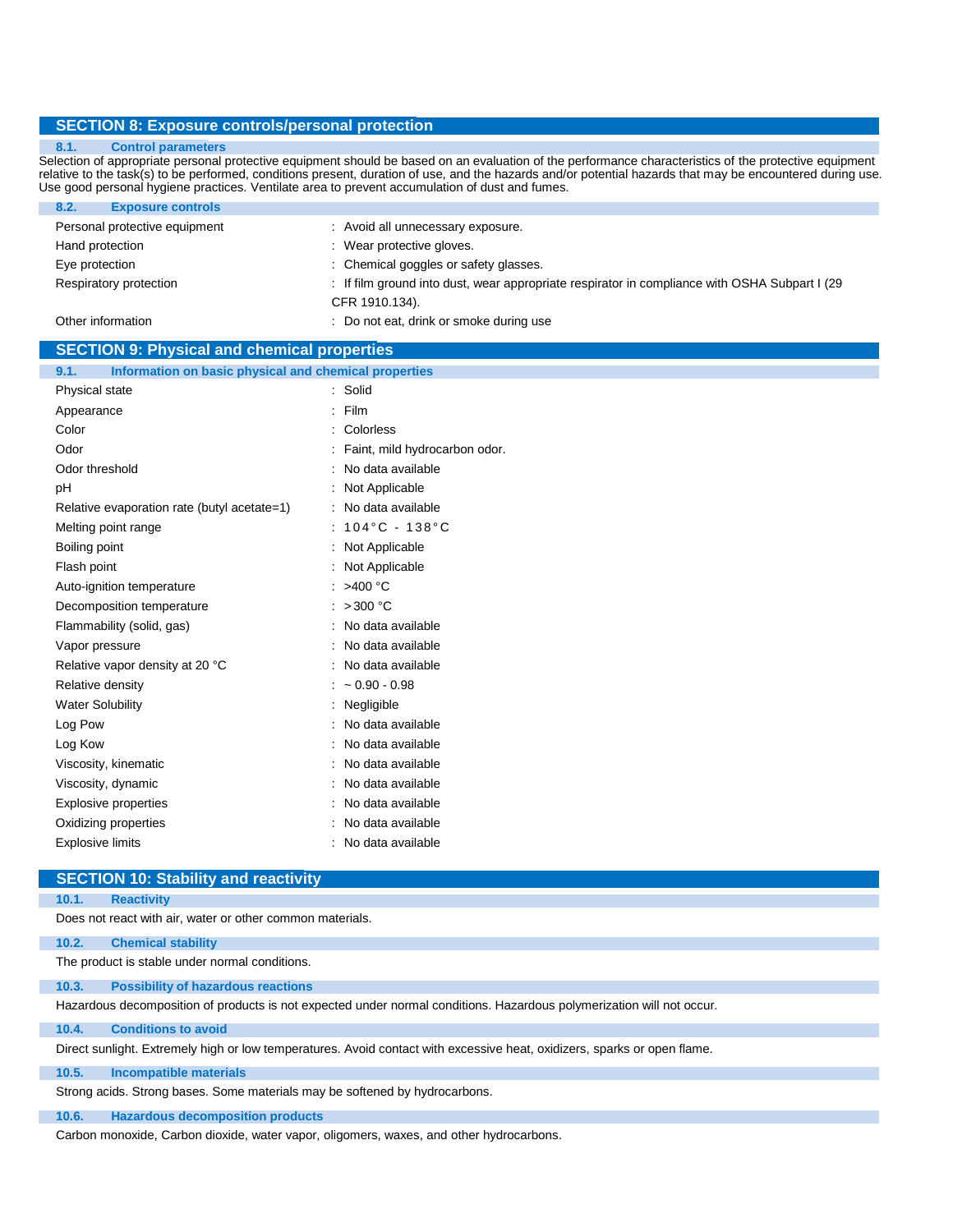# **SECTION 11: Toxicological information**

| Information on toxicological effects<br>11.1.                       |                                                                                                                                                                                                                                                                                                                                                                                                                |
|---------------------------------------------------------------------|----------------------------------------------------------------------------------------------------------------------------------------------------------------------------------------------------------------------------------------------------------------------------------------------------------------------------------------------------------------------------------------------------------------|
| Acute toxicity                                                      | : Not classified                                                                                                                                                                                                                                                                                                                                                                                               |
| Skin corrosion/irritation                                           | : Not classified                                                                                                                                                                                                                                                                                                                                                                                               |
| Serious eye damage/irritation                                       | : Not classified                                                                                                                                                                                                                                                                                                                                                                                               |
| Respiratory or skin sensitization                                   | : Not classified                                                                                                                                                                                                                                                                                                                                                                                               |
| Germ cell mutagenicity                                              | : Not classified                                                                                                                                                                                                                                                                                                                                                                                               |
| Carcinogenicity                                                     | : Not classified                                                                                                                                                                                                                                                                                                                                                                                               |
| Reproductive toxicity                                               | : Not classified                                                                                                                                                                                                                                                                                                                                                                                               |
| Specific target organ toxicity (single exposure)                    | : Not classified                                                                                                                                                                                                                                                                                                                                                                                               |
| Specific target organ toxicity (repeated exposure) : Not classified |                                                                                                                                                                                                                                                                                                                                                                                                                |
| Aspiration hazard                                                   | : Not classified                                                                                                                                                                                                                                                                                                                                                                                               |
| Potential Adverse human health effects:                             | : This product contains Polymerized Olefins which, during thermal processing, can release vapors<br>and gases which are irritating to the mucous membranes of the eyes, mouth, throat and lungs. Avoid<br>prolonged exposure to avoid the risk of pulmonary edema. Inhalation may cause discomfort or<br>irritation to the recpiratory tract and nacel naccages. May be irritation to eyes and skip. Prolonged |

irritation to the respiratory tract and nasal passages. May be irritating to eyes and skin. . Prolonged and repeated inhalation of crystalline silica containing dust in excess of appropriate exposure limits may cause silicosis, a lung disease. This would only be a risk if film is finely ground into dust, which is not its intended use.

| <b>SECTION 12: Ecological information</b>                    |                                                                                                                      |
|--------------------------------------------------------------|----------------------------------------------------------------------------------------------------------------------|
| <b>Toxicity</b><br>12.1.                                     |                                                                                                                      |
| No additional information available.                         |                                                                                                                      |
| 12.2.<br><b>Persistence and degradability</b>                |                                                                                                                      |
| This material is not expected to be readily biodegradable.   |                                                                                                                      |
| <b>Bioaccumulative potential</b><br>12.3.                    |                                                                                                                      |
| Does not bioaccumulate.                                      |                                                                                                                      |
| <b>Mobility in soil</b><br>12.4.                             |                                                                                                                      |
| This product is insoluble and floats in water.               |                                                                                                                      |
| 12.5.<br><b>Other adverse effects</b>                        |                                                                                                                      |
| Effect on ozone layer                                        | : No additional information available.                                                                               |
| Effect on the global warming                                 | : No known ecological damage caused by this product.                                                                 |
| Other information                                            | : Avoid release to the environment. May be a choking hazard to aquatic organisms if material<br>released into water. |
| <b>SECTION 13: Disposal considerations</b>                   |                                                                                                                      |
| <b>Waste treatment methods</b><br>13.1.                      |                                                                                                                      |
| Waste disposal recommendations                               | : Dispose in a safe manner in accordance with local/national                                                         |
|                                                              | regulations. Do not attempt to dispose by uncontrolled incineration.                                                 |
| Ecology - waste materials                                    | : Avoid release to the environment.                                                                                  |
| <b>SECTION 14: Transport information</b><br><b>ADR</b>       |                                                                                                                      |
| Transport document description.                              |                                                                                                                      |
| <b>Transport by sea</b>                                      |                                                                                                                      |
| No additional information available.<br><b>Air transport</b> |                                                                                                                      |
| No additional information available.                         |                                                                                                                      |
| <b>SECTION 15: Regulatory information</b>                    |                                                                                                                      |
| <b>15.1. US Federal regulations</b>                          |                                                                                                                      |

#### **15.1. US Federal regulations**

Ongoing occupational hygiene, medical surveillance programs, site emission or spill reporting may be required by Federal or State regulations. Check for applicable regulations.

# **15.2.** International Regulations

No additional information available. **EU-Regulations**